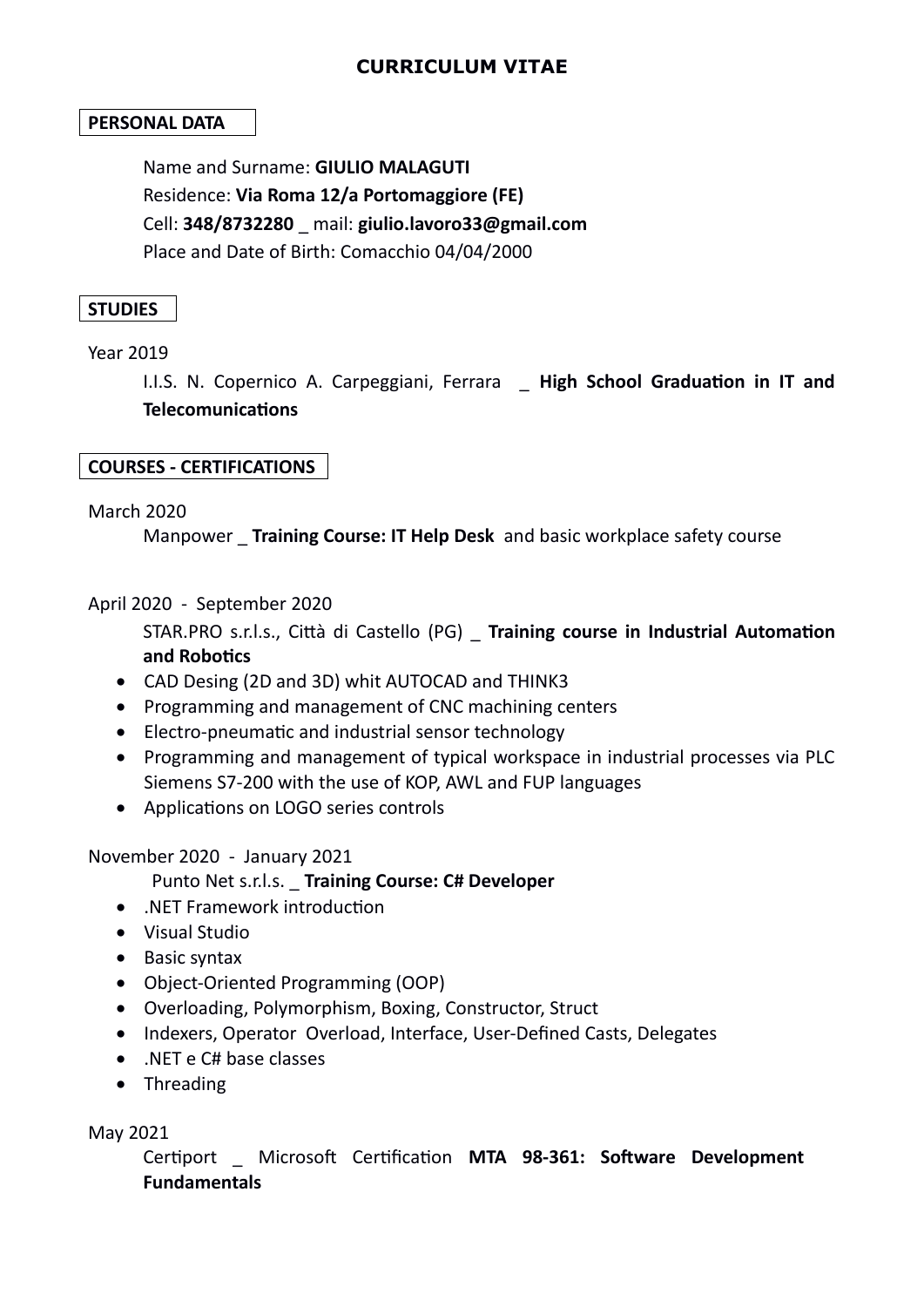## November 2020 - September 2021

 Centro Formazione Innovazione, Ferrara \_ **Design and Development techniques for IT Applications: Big Data and Artificial Intelligence**

- ICT expert to be able developing IT solutions aimed at governing business processes and their integration with Digital Transformation and Industry 4.0 products
- Smart software solutions, AI based, dedicated to mobile to support governance area of production processes about manufacturing companies
- Problem solving skills the algorithms realization, Big Data and Artificial Intelligence algorithms management, development tools configuration for neural networks training
- Main programming and statistical analysis algorithms, programming languages such as Phyton and Java for business logic development and HTML, CSS and JavaScript for presentation logic development
- Android mobile devices
- Artificial Intelligence with linear and non-linear models
- Neural Networks and Deep Learning principles
- Big Data Analysis principles
- Comunication and social psychology techniques
- Market analysis and Project Management

# **WORK EXPERIENCE**

April 2018 (work-related learning)

**COMPANY:** NATO DACCC Poggio Renatico (FE) \_ **TASKS:** Deployment Network Implementation, Helpdesk (EAD). Visit to the radio transmitting center, national operations and weather room. Network components, network devices connections. cat5 and cat6 cables.

## 2015 - 2018 (Summertime)

**COMPANY:** Various Farms \_ **TASKS:** Farm worker.

## June 2021 – August 2021 Stage 300 hours

**COMPANY:** Open 1 S.r.l. (FE) **TASKS:** Revision and writing some scripts in Python with Selenium and Pandas libraries.

Web app development in Laravel (framework MVC, PHP). GitHub repository for team development.

BATCH programming and Huawei business phone configuration.

## October 2021 – Current

**COMPANY**: Meeo S.r.l. \_ **OCCUPATION**: Junior Front-End Developer Operating System: Ubuntu Web apps development in Django (framework MVT, Python). Bash, Javascript/JQuery, HTML, CSS, Bootstrap. **Projects**: ADAM, ClimateLynx, Plan-t, GPBP